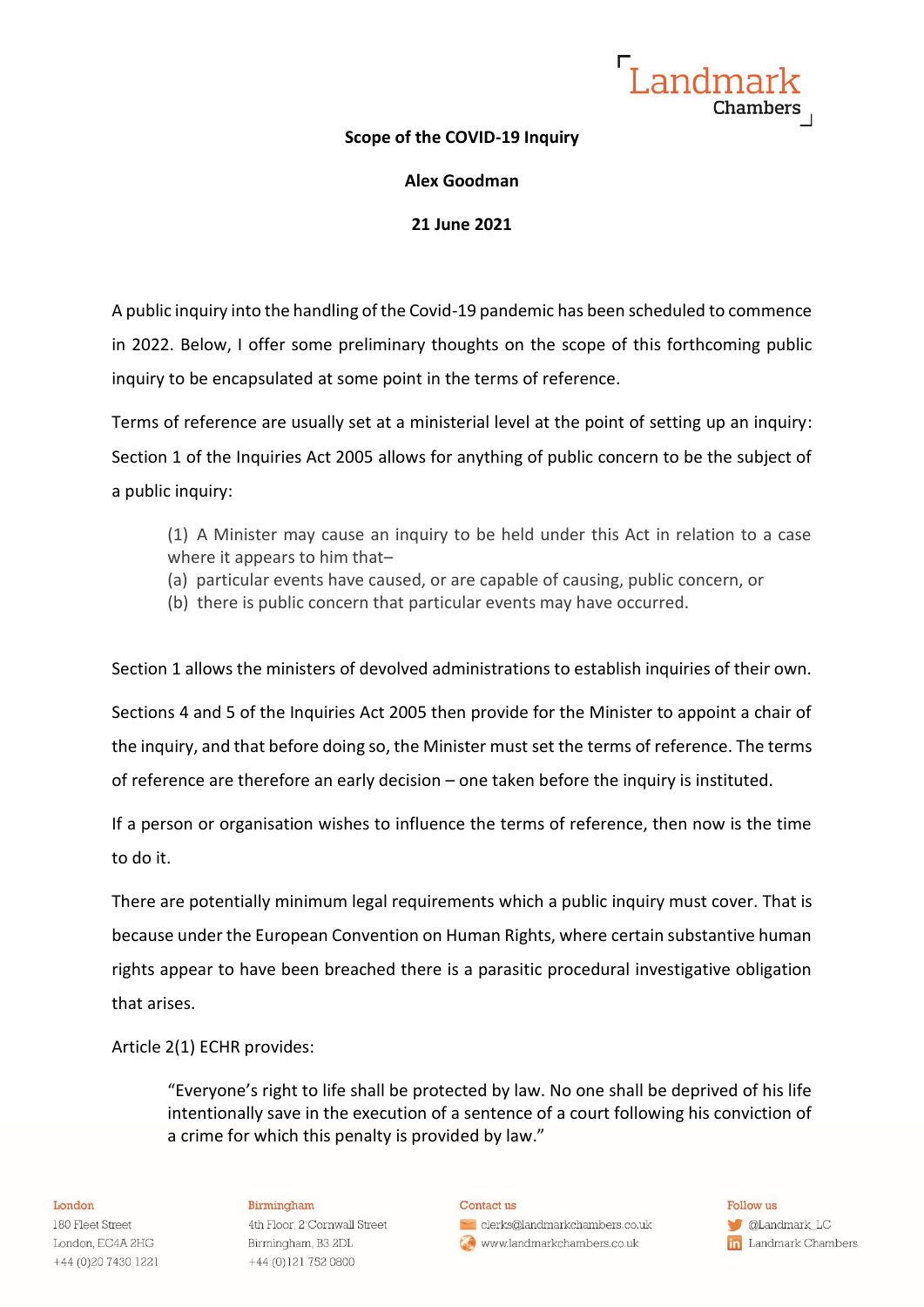

Article 3 ECHR provides:

"No one shall be subjected to torture or to inhuman or degrading treatment or punishment."

# In *R (Middleton) v HM Coroner for Western Somerset* [2004] 2 A.C. 182, Lord Bingham

# explained:

2. The European Court of Human Rights has repeatedly interpreted article 2 of the European Convention as imposing on member states substantive obligations not to take life without justification and also to establish a framework of laws, precautions, procedures and means of enforcement which will, to the greatest extent reasonably practicable, protect life…

3. The European Court has also interpreted article 2 as imposing on member states a procedural obligation to initiate an effective public investigation by an independent official body into any death occurring in circumstances in which it appears that one or other of the foregoing substantive obligations has been, or may have been, violated and it appears that agents of the state are, or may be, in some way implicated.

# In *R (Amin) v Secretary of State for the Home Department* [2004] 1 AC 653, Lord Bingham

explained at [31]:

"The purposes of such an investigation are clear: to ensure so far as possible that the full facts are brought to light; that culpable and discreditable conduct is exposed and brought to public notice; that suspicion of deliberate wrongdoing (if unjustified) is allayed; that dangerous practices and procedures are rectified; and that those who have lost their relative may at least have the satisfaction of knowing that lessons learned from his death may save the lives of others"

In short, establish what happened and what we can learn.

In *R (MA and BB) v SSHD* [2019] EWHC 1524 (Admin) May J, in finding that there was a duty pursuant to article 3 to hold an inquiry into abuse in Brook House Immigration Removal Centre, held at [38] that article 3 ECHR imposes a similar obligation to that under article 2 ECHR (and see [42]):

"ECHR Article 3 imposes a negative duty on the state to prevent individuals from being subjected to inhumane or degrading treatment. There is a corresponding positive obligation to investigate when the substantive prohibition has arguably been breached."

### London

180 Fleet Street London, EC4A 2HG +44 (0)20 7430 1221

### Birmingham

4th Floor, 2 Cornwall Street Birmingham, B3 2DL +44 (0)121 752 0800

#### Contact us

clerks@landmarkchambers.co.uk www.landmarkchambers.co.uk

Follow us **C**Landmark\_LC **in** Landmark Chambers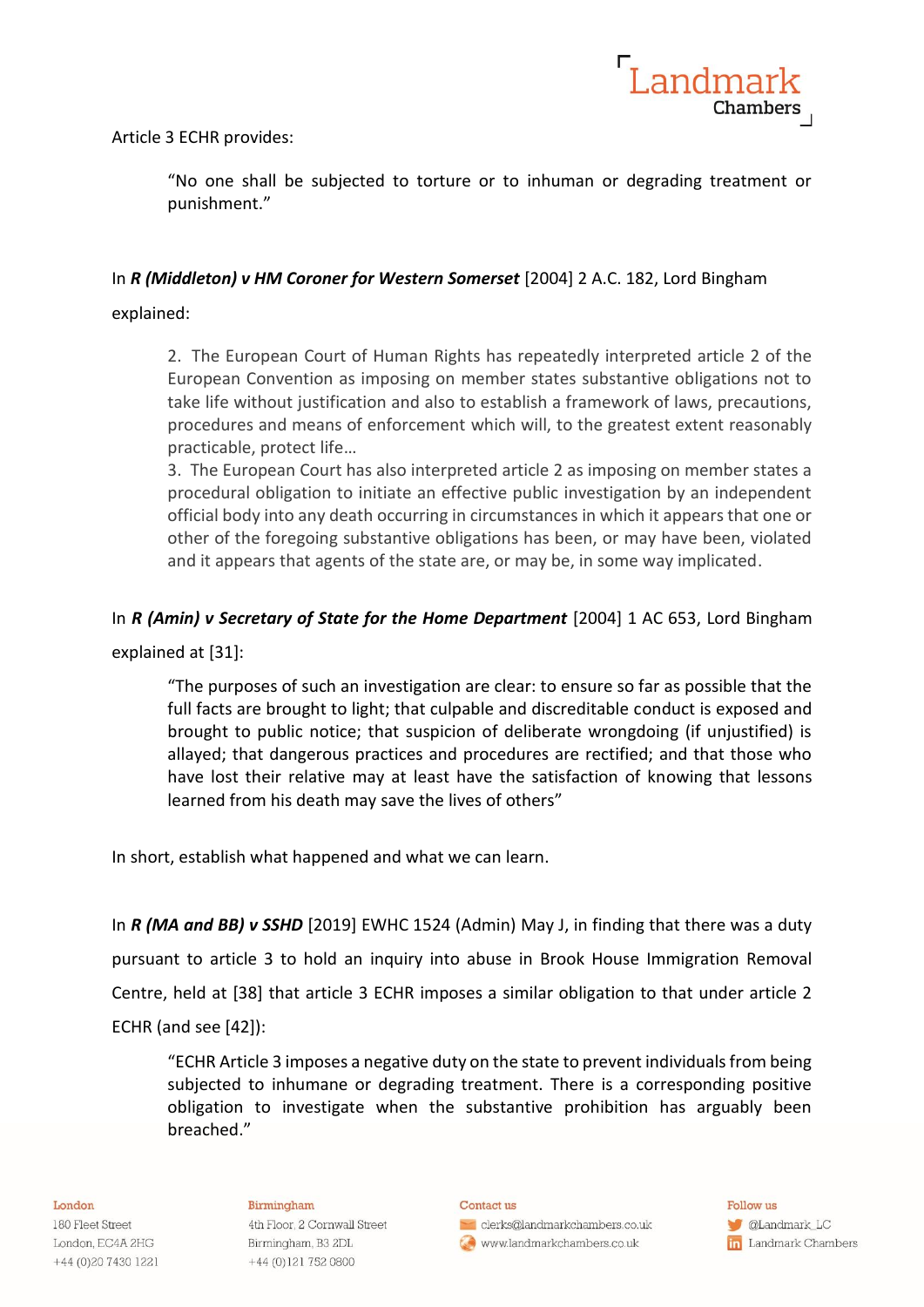# Landmar Chambers

I would add here that an important component of the ECHR investigatory duty is **promptness**. That raises an issue of pragmatism in terms of scope and scale of the inquiry. Something like the Bloody Sunday Inquiry that took 12 years, or even the current Brook House Inquiry that is yet to hear evidence four years after the period of detention with which it is concerned is not going to properly fulfil the functions of an inquiry.

Given the scale of death and of human suffering, and given that a public inquiry is being held, issues relevant to article 2 and article 3 mistreatment seem likely to be among the priorities for that inquiry, the terms of reference therefore likely include:

- Deaths; particularly deaths of state employees; and
- Inhuman and degrading treatment:
	- $\circ$  The treatment of care home residents: large numbers of infected people being moved out of hospital and into care homes without a proper regime for testing or safeguarding. It is well established that there does not have to be an intentional element in article 3 mistreatment: see *R (Limbuela) v SSHD* [2006] 1 A.C. 396 which was concerned with the inhuman effects of street homelessness on vulnerable people. Absent the enormity of the pandemic, that policy alone would be seen as a disaster justifying a public inquiry, just as the infected blood scandal did.
	- $\circ$  Care home residents have endured the most coercive measures in being denied contact with their friends and family and many have been held effectively in detention for most of the duration of the pandemic.

Securing public transparency and fact finding is clearly an important function of the inquiry. One can see the importance of this already in that Dr Qureshi, who has been seeking disclosure of the government's "Operation Cygnus" documents concerning pandemic planning in 2016, has recently won his appeal before the Information Commissioner, the ICO finding that there was a "very strong public interest" in understanding how effectively the government prepared for and handled the pandemic.

#### London

180 Fleet Street London, EC4A 2HG +44 (0) 20 7430 1221

#### Birmingham

4th Floor, 2 Cornwall Street Birmingham, B3 2DL +44 (0)121 752 0800

### Contact us

clerks@landmarkchambers.co.uk www.landmarkchambers.co.uk

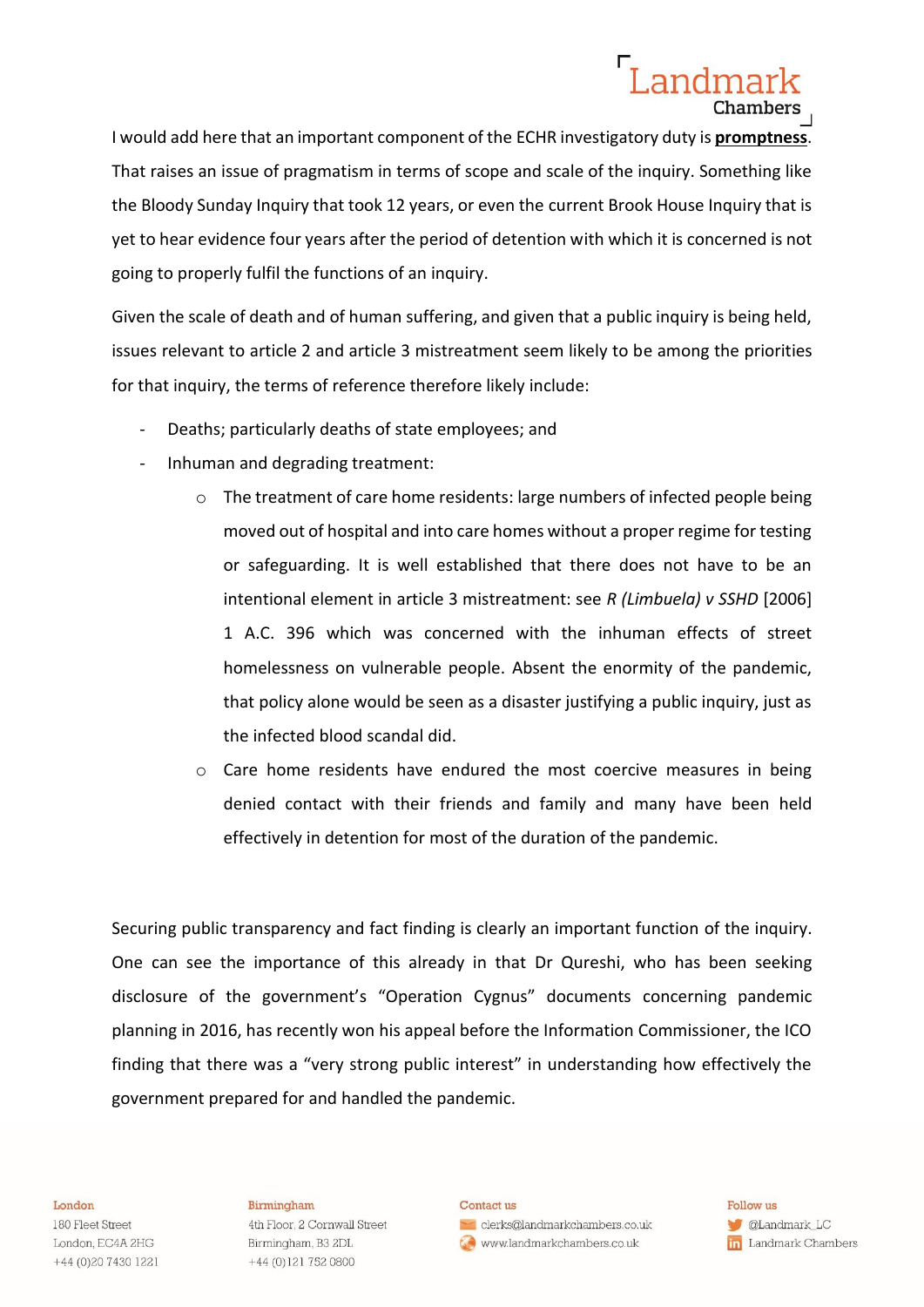# **Other means of discharging the duty**

It is well established that ECHR investigative duties do not need to be discharged *per se* by a public inquiry: other investigative measures may be sufficient. For example, in individual cases, an inquest, or a civil damages claim, or a criminal prosecution can discharge the duty. Similarly there are a number of institutions conducting inquiries: the National Audit Office has undertaken multiple separate investigationsinto issues ranging from financial support for charities to the extension of free school meals. Similarly, parliament has been actively scrutinising the government's work throughout the crisis. The House of Lords has a dedicated Covid-19 select committee, In the House of Commons has many committees running targeted inquiries.

Landmar

Chambers<br>Chambers

## **Conclusion**

While I have given some indication of what seem, as a matter of legal obligation, to be matters which must be included, there is a wide discretion to include a whole range of matters. Some of the issues on which people have sought an inquiry include:

- Deaths: causes, culpability; preparedness;
- Care Homes: deaths; moving patients from hospitals; detention; visitation restrictions
- Detention environments: immigration detention centres; mental hospitals.
- Education- schools, children's learning, school meals, what happened, what lessons
- NHS: resilience; staff deaths; lessons for the future
- Test, track and trace system
- International arrivals and quarantine measures
- Learning lessons from other countries' response
- More positive aspects: housing homeless; environmental improvements?
- Fiscal and social measures such as the furlough scheme, 'Eat Out to Help Out'; suspension of evictions;
- Government messaging;
- Lockdown: the principles; local and national; proportionality of measures;
- The vaccine programme;
- Economic impacts  $-$  aviation; hospitality; the arts etc.

### Contact us



Follow us **CLandmark\_LC** in Landmark Chambers

### London

180 Fleet Street London, EC4A 2HG +44 (0) 20 7430 1221

### Birmingham

4th Floor, 2 Cornwall Street Birmingham, B3 2DL +44 (0)121 752 0800